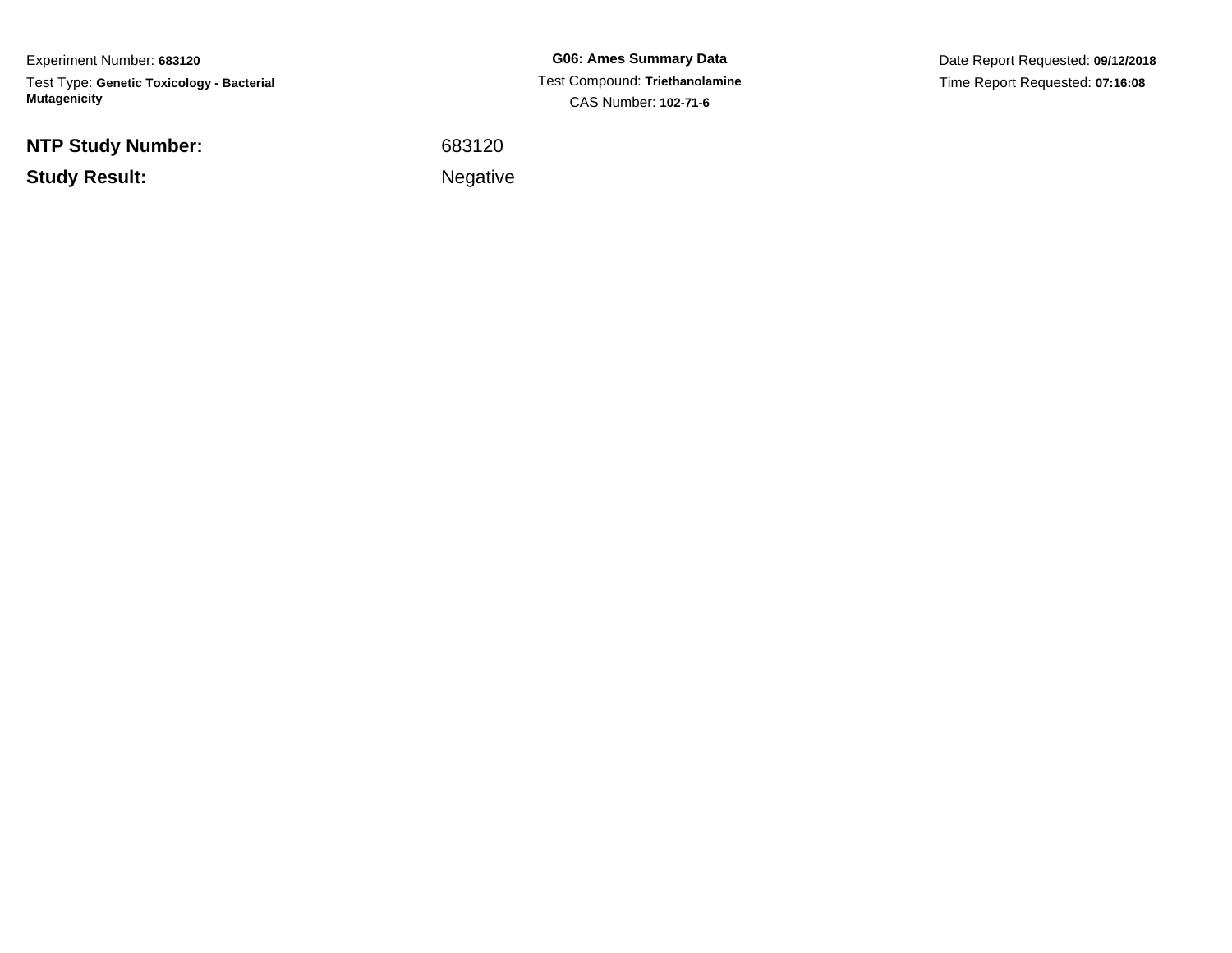**Strain: TA100Dose (ug/Plate) Without S9 Without S9 With 10% Rat S9 With 10% Rat S9 With 10% Hamster S9** Vehicle Control<sup>1</sup>  $89 \pm 2.6$ 6 104 ± 11.8 159 ± 15.2 164 ± 8.4 192 ± 13.5 33.0 96 ± 8.5 112 ± 6.1 162 ± 9.9 143 ± 14.5 180 ± 7.9 100.00 6  $87 \pm 3.1$  98 ± 2.2 151  $\pm 6.1$  157  $\pm 4.4$  215  $\pm 26.7$ 333.0 74 ± 12.7 93 ± 5.2 165 ± 3.7 147 ± 12.2 188 ± 10.0 1000.0 73 ± 3.2 106 ± 10.6 152 ± 6.1 149 ± 5.4 145 ± 5.2 3333.00  $74 \pm 4.8$  96  $\pm 5.3$  153  $\pm 14.2$  122  $\pm 20.8$  155  $\pm 3.8$ Trial Summary Negativee **Negative Regative** Negative Negative Negative Regative Negative Experiment Number: **683120**Test Type: **Genetic Toxicology - BacterialMutagenicityG06: Ames Summary Data** Test Compound: **Triethanolamine**CAS Number: **102-71-6**Date Report Requested: **09/12/2018**Time Report Requested: **07:16:08**

 $425 \pm 29.6$ 

 $299 \pm 30.2$ 

 $293 \pm 1.2$  668  $\pm 41.6$ 

Positive Control<sup>2</sup>

Positive Control<sup>3</sup>

 $359 \pm 21.0$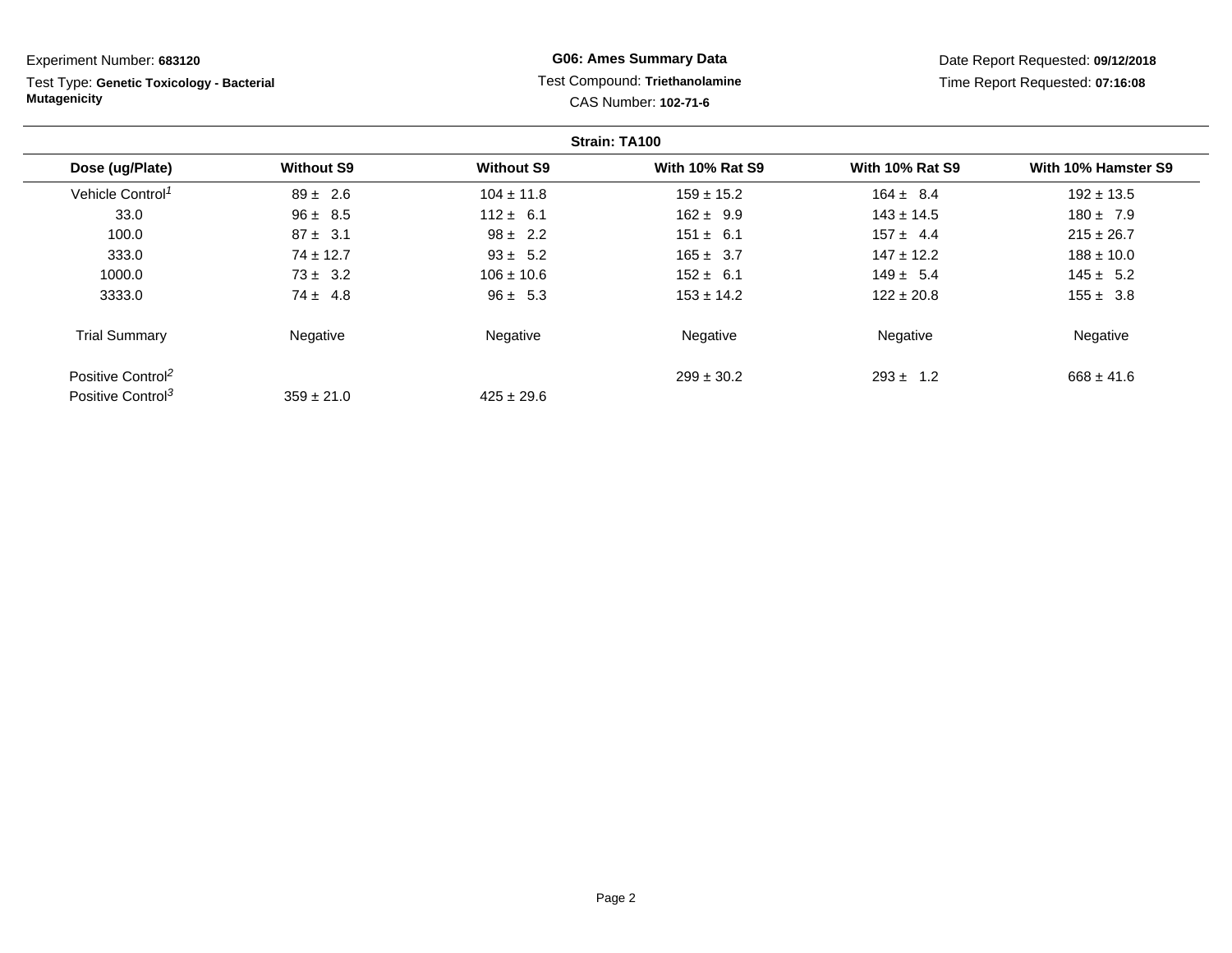Test Type: **Genetic Toxicology - Bacterial Mutagenicity**

| Dose (ug/Plate)               | With 10% Hamster S9 |
|-------------------------------|---------------------|
| Vehicle Control <sup>1</sup>  | $163 \pm 14.8$      |
| 33.0                          | $145 \pm 4.2$       |
| 100.0                         | $162 \pm 11.0$      |
| 333.0                         | $154 \pm 4.6$       |
| 1000.0                        | $148 \pm 13.6$      |
| 3333.0                        | $137 \pm 2.6$       |
| <b>Trial Summary</b>          | Negative            |
| Positive Control <sup>2</sup> | $935 \pm 188.8$     |
| Positive Control <sup>3</sup> |                     |
|                               |                     |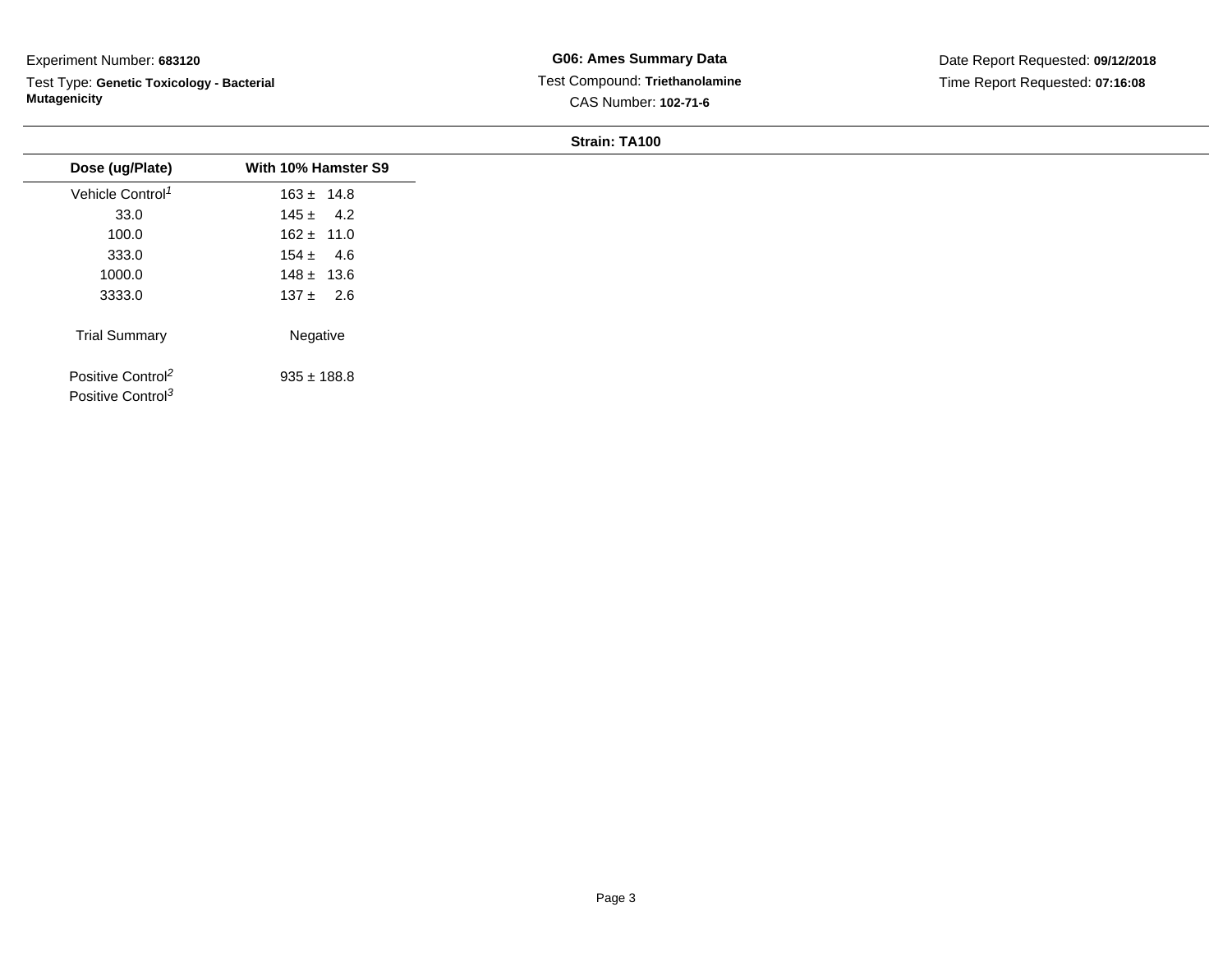Test Type: **Genetic Toxicology - Bacterial Mutagenicity**

## **G06: Ames Summary Data** Test Compound: **Triethanolamine**CAS Number: **102-71-6**

Date Report Requested: **09/12/2018**Time Report Requested: **07:16:08**

|                               |                   |                   | Strain: TA1535         |                        |                     |
|-------------------------------|-------------------|-------------------|------------------------|------------------------|---------------------|
| Dose (ug/Plate)               | <b>Without S9</b> | <b>Without S9</b> | <b>With 10% Rat S9</b> | <b>With 10% Rat S9</b> | With 10% Hamster S9 |
| Vehicle Control <sup>1</sup>  | $7 \pm 0.9$       | $4 \pm 1.3$       | $11 \pm 1.9$           | $7 \pm 2.0$            | $9 \pm 1.5$         |
| 33.0                          | $5 \pm 1.7$       | $2 \pm 0.3$       | $8 \pm 2.2$            | $3 \pm 1.2$            | $9 \pm 0.9$         |
| 100.0                         | $5 \pm 2.1$       | $3 \pm 0.3$       | $8 \pm 2.3$            | $4 \pm 1.0$            | $6 \pm 0.9$         |
| 333.0                         | $10 \pm 1.5$      | $3 \pm 1.5$       | $9 \pm 1.5$            | $7 \pm 2.1$            | $6 \pm 1.8$         |
| 1000.0                        | $7 \pm 0.9$       | $3 \pm 0.7$       | $9 \pm 1.9$            | $4 \pm 1.2$            | $7 \pm 1.8$         |
| 3333.0                        | $7 \pm 0.6$       | $4 \pm 0.6$       | $8 \pm 2.1$            | $5 \pm 1.5$            | $8 \pm 1.8$         |
| <b>Trial Summary</b>          | Negative          | Negative          | Negative               | Negative               | Negative            |
| Positive Control <sup>2</sup> |                   |                   | $71 \pm 4.6$           | $19 \pm 2.0$           | $61 \pm 11.8$       |
| Positive Control <sup>3</sup> | $193 \pm 19.5$    | $291 \pm 39.0$    |                        |                        |                     |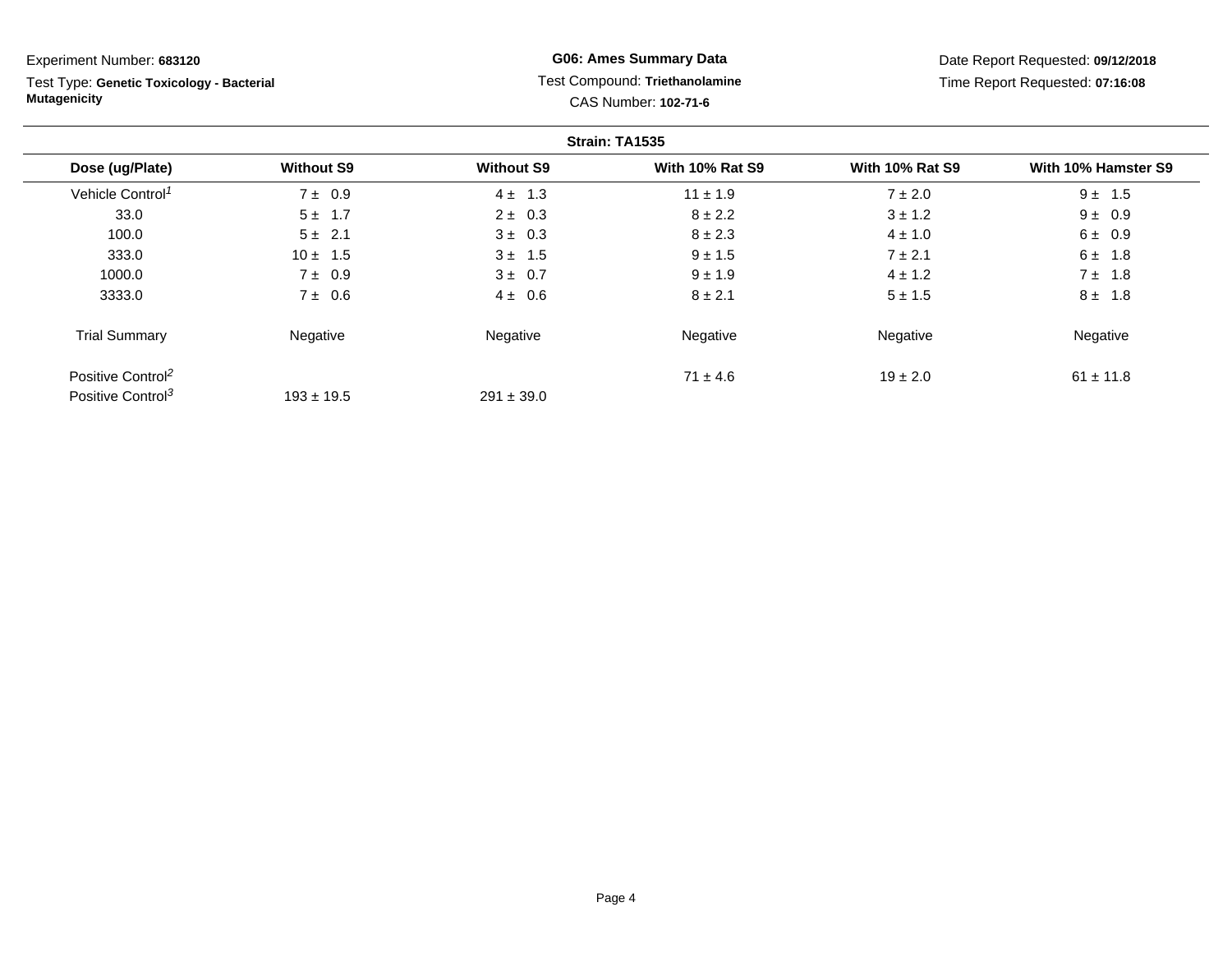Test Type: **Genetic Toxicology - Bacterial Mutagenicity**

| Dose (ug/Plate)                                                | With 10% Hamster S9 |
|----------------------------------------------------------------|---------------------|
| Vehicle Control <sup>1</sup>                                   | $6 \pm 1.5$         |
| 33.0                                                           | $4 \pm 1.2$         |
| 100.0                                                          | $2 \pm 1.2$         |
| 333.0                                                          | $4 \pm 0.0$         |
| 1000.0                                                         | $6\pm0.7$           |
| 3333.0                                                         | $3 \pm 1.5$         |
| <b>Trial Summary</b>                                           | Negative            |
| Positive Control <sup>2</sup><br>Positive Control <sup>3</sup> | $47 \pm 7.7$        |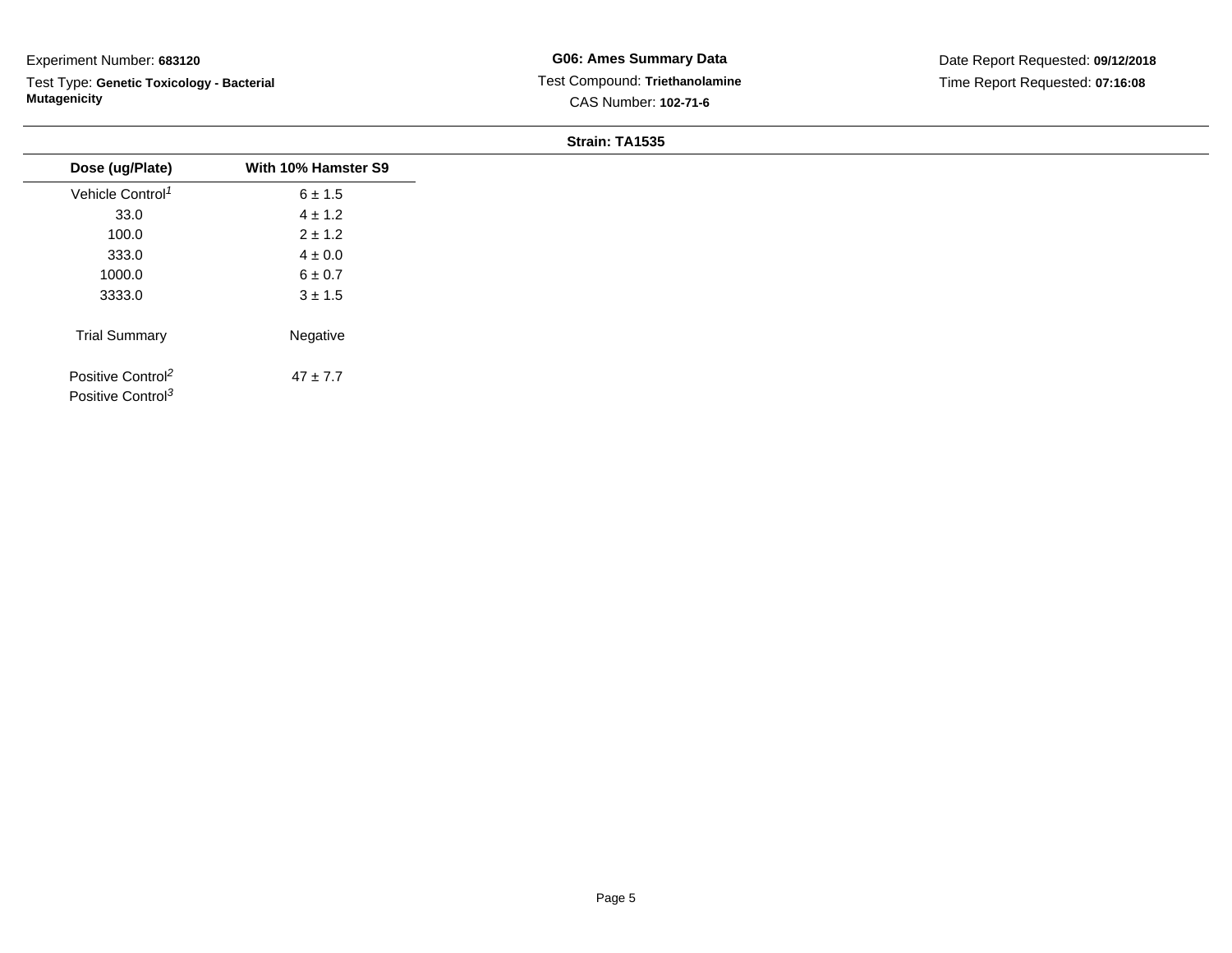Test Type: **Genetic Toxicology - Bacterial Mutagenicity**

## **G06: Ames Summary Data** Test Compound: **Triethanolamine**CAS Number: **102-71-6**

Date Report Requested: **09/12/2018**Time Report Requested: **07:16:08**

|                               |                   |                   | Strain: TA1537         |                        |                     |
|-------------------------------|-------------------|-------------------|------------------------|------------------------|---------------------|
| Dose (ug/Plate)               | <b>Without S9</b> | <b>Without S9</b> | <b>With 10% Rat S9</b> | <b>With 10% Rat S9</b> | With 10% Hamster S9 |
| Vehicle Control <sup>1</sup>  | $9 \pm 2.4$       | $6 \pm 1.5$       | $8 \pm 2.0$            | $5 \pm 1.8$            | $8 \pm 1.5$         |
| 33.0                          | $6 \pm 2.2$       | $5 \pm 0.7$       | $11 \pm 1.8$           | $5 \pm 1.2$            | $10 \pm 1.3$        |
| 100.0                         | $7 \pm 1.2$       | $6 \pm 0.6$       | $8 \pm 1.2$            | $4 \pm 1.2$            | $10 \pm 3.0$        |
| 333.0                         | $7 \pm 1.2$       | $6 \pm 1.3$       | $12 \pm 2.5$           | $5 \pm 1.7$            | $8 \pm 3.5$         |
| 1000.0                        | $9 \pm 0.9$       | $6 \pm 0.9$       | $7 \pm 0.9$            | $6 \pm 0.9$            | $7 \pm 2.4$         |
| 3333.0                        | $3 \pm 0.3$       | $5 \pm 2.7$       | $9 \pm 1.5$            | $8 \pm 1.9$            | $9 \pm 1.8$         |
| <b>Trial Summary</b>          | Negative          | Negative          | Negative               | Negative               | Negative            |
| Positive Control <sup>2</sup> |                   |                   | $35 \pm 5.8$           | $19 \pm 1.2$           | $37 \pm 10.7$       |
| Positive Control <sup>4</sup> | $300 \pm 35.1$    | $198 \pm 22.5$    |                        |                        |                     |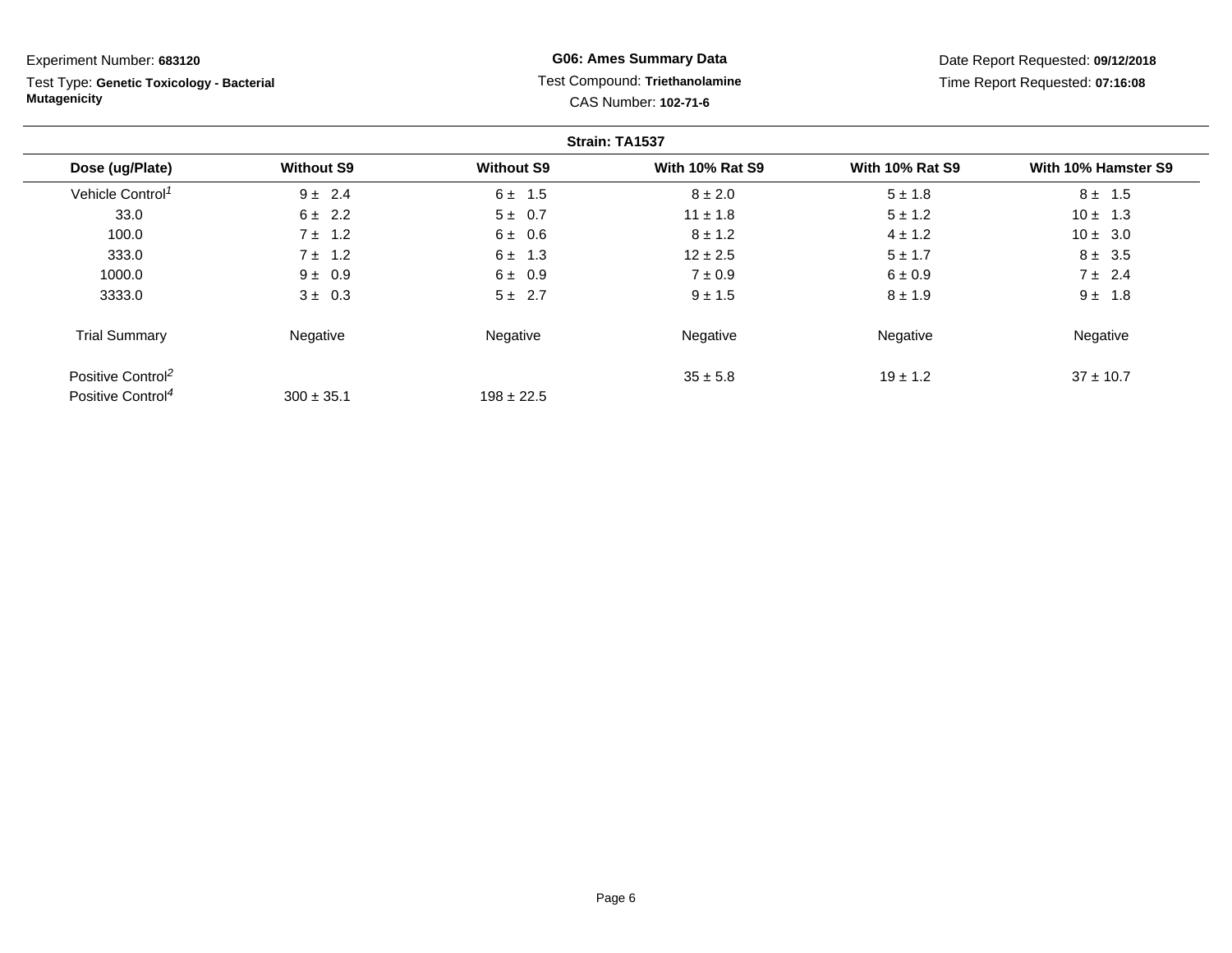Test Type: **Genetic Toxicology - Bacterial Mutagenicity**

| Dose (ug/Plate)                                                | With 10% Hamster S9 |
|----------------------------------------------------------------|---------------------|
| Vehicle Control <sup>1</sup>                                   | $9 \pm 0.3$         |
| 33.0                                                           | $9 \pm 2.5$         |
| 100.0                                                          | $10 \pm 1.0$        |
| 333.0                                                          | $8 \pm 1.3$         |
| 1000.0                                                         | $7 \pm 1.0$         |
| 3333.0                                                         | $8 \pm 1.5$         |
| <b>Trial Summary</b>                                           | Negative            |
| Positive Control <sup>2</sup><br>Positive Control <sup>4</sup> | $44 \pm 3.2$        |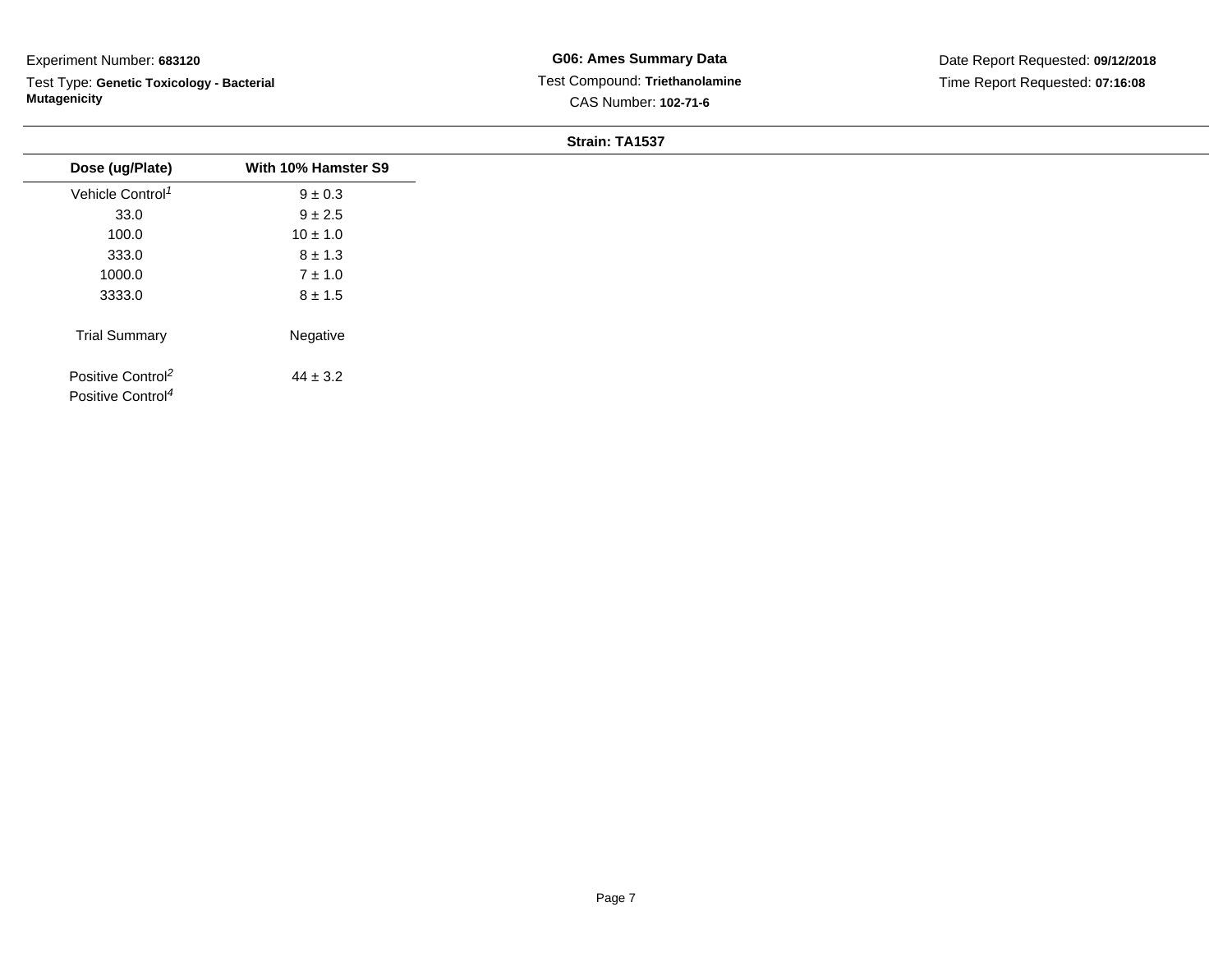| Experiment Number: 683120                                        |                   |                   | <b>G06: Ames Summary Data</b>                          |                        | Date Report Requested: 09/12/2018 |
|------------------------------------------------------------------|-------------------|-------------------|--------------------------------------------------------|------------------------|-----------------------------------|
| Test Type: Genetic Toxicology - Bacterial<br><b>Mutagenicity</b> |                   |                   | Test Compound: Triethanolamine<br>CAS Number: 102-71-6 |                        | Time Report Requested: 07:16:08   |
|                                                                  |                   |                   | <b>Strain: TA98</b>                                    |                        |                                   |
| Dose (ug/Plate)                                                  | <b>Without S9</b> | <b>Without S9</b> | <b>With 10% Rat S9</b>                                 | <b>With 10% Rat S9</b> | With 10% Hamster S9               |
| Vehicle Control <sup>1</sup>                                     | $18 \pm 2.3$      | $15 \pm 2.0$      | $23 \pm 1.0$                                           | $19 \pm 2.1$           | $23 \pm 2.7$                      |
| 33.0                                                             | $13 \pm 1.7$      | $12 \pm 2.6$      | $20 \pm 3.7$                                           | $15 \pm 1.5$           | $18 \pm 1.0$                      |
| 100.0                                                            | $14 \pm 2.3$      | $11 \pm 0.7$      | $27 \pm 1.7$                                           | $18 \pm 3.5$           | $31 \pm 9.4$                      |
| 333.0                                                            | $15 \pm 1.5$      | $12 \pm 0.9$      | $17 \pm 1.7$                                           | $13 \pm 2.6$           | $23 \pm 4.4$                      |
| 1000.0                                                           | $9 \pm 1.5$       | $12 \pm 2.2$      | $18 \pm 3.4$                                           | $15 \pm 0.9$           | $25 \pm 2.0$                      |
| 3333.0                                                           | $14 \pm 1.9$      | $12 \pm 1.2$      | $16 \pm 0.7$                                           | $11 \pm 0.9$           | $17 \pm 3.5$                      |
| <b>Trial Summary</b>                                             | Negative          | Negative          | Negative                                               | Negative               | Negative                          |
| Positive Control <sup>2</sup>                                    |                   |                   | $94 \pm 2.5$                                           | $166 \pm 1.2$          | $330 \pm 15.5$                    |
| Positive Control <sup>5</sup>                                    | $261 \pm 25.1$    | $245 \pm 30.7$    |                                                        |                        |                                   |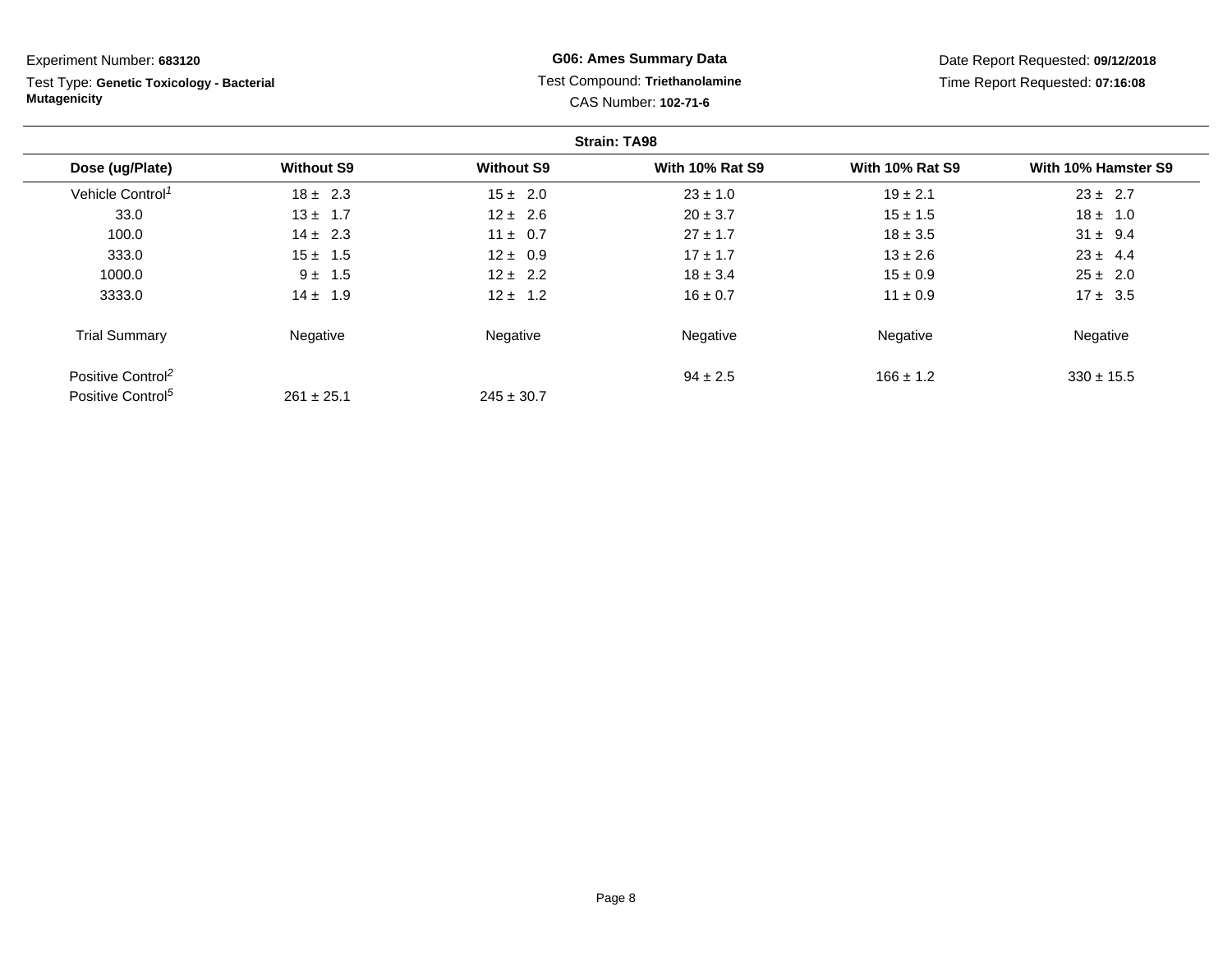Test Type: **Genetic Toxicology - Bacterial Mutagenicity**

| Dose (ug/Plate)               | With 10% Hamster S9 |
|-------------------------------|---------------------|
| Vehicle Control <sup>1</sup>  | $18 \pm 2.9$        |
| 33.0                          | $15 \pm 1.3$        |
| 100.0                         | $18 \pm 3.1$        |
| 333.0                         | $17 \pm 0.3$        |
| 1000.0                        | $19 \pm 0.6$        |
| 3333.0                        | $13 \pm 0.9$        |
| <b>Trial Summary</b>          | Negative            |
| Positive Control <sup>2</sup> | $420 \pm 7.1$       |
| Positive Control <sup>5</sup> |                     |
|                               |                     |